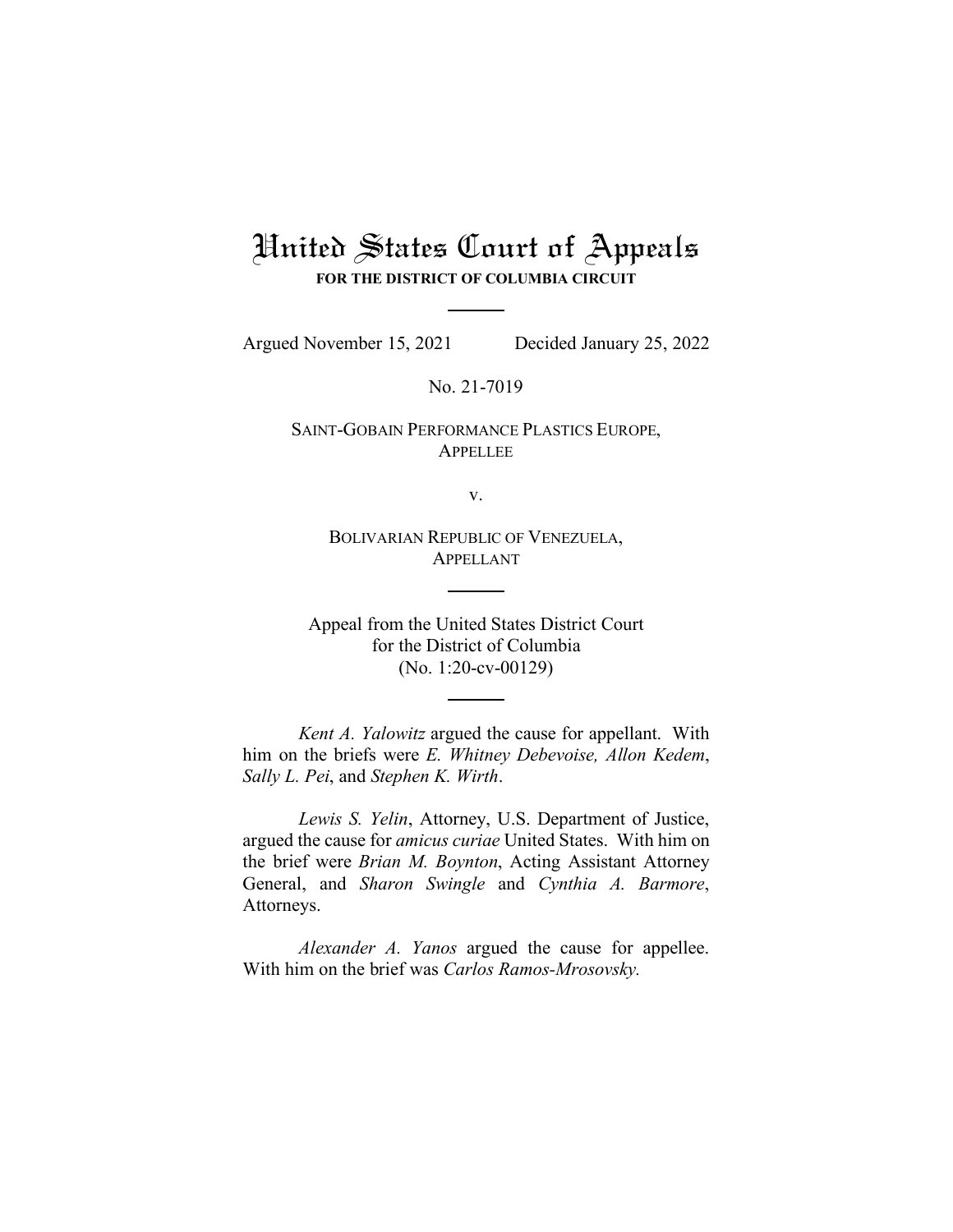Before: ROGERS and WALKER, *Circuit Judges*, and EDWARDS, *Senior Circuit Judge*.

Opinion for the Court by *Circuit Judge* ROGERS.

ROGERS, *Circuit Judge*: The Bolivarian Republic of Venezuela appeals the district court's grant of summary judgment to Saint-Gobain Performance Plastics Europe upon determining it had properly served the Republic with court process pursuant to the Hague Convention on the Service Abroad of Judicial and Extrajudicial Documents in Civil or Commercial Matters, Nov. 15, 1965, 20 U.S.T. 361, T.I.A.S. No. 6638. Articles 2 to 6 of the Hague Convention require that a plaintiff request service from a Central Authority designated by the receiving state and receive a certificate of service from the Central Authority stating it has served the defendant by a method consistent with the state's internal law. Because Venezuelan law requires lawsuits against the Republic to be served on the Attorney General, and the Attorney General was never served, we reverse and remand the case to the district court.

**I.**

The Foreign Sovereign Immunities Act ("FSIA"), 28 U.S.C. § 1608, identifies four methods for serving a foreign state, in descending order of preference. Service is established (1) when service is made "in accordance with any special arrangement for service between the plaintiff and the foreign state or political subdivision"; (2) "by delivery of a copy of the summons and complaint in accordance with an applicable international convention on service of judicial documents"; (3) by sending a copy of the relevant documents to be "dispatched by the clerk of the court to the head of the ministry of foreign affairs of the foreign state concerned"; and (4) by sending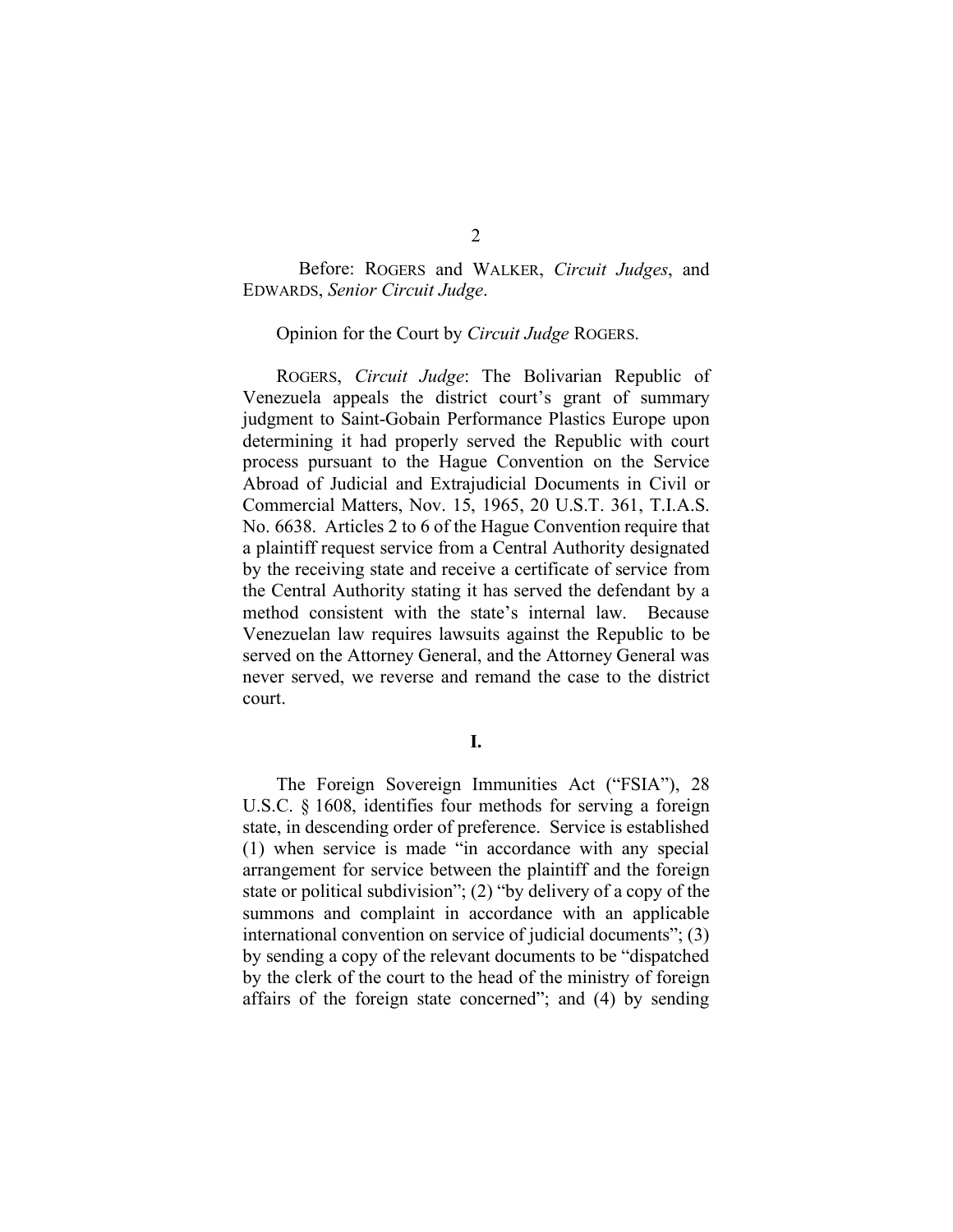copies of the documents to be "dispatched by the clerk of the court to the Secretary of State [who] shall transmit one copy of the papers through diplomatic channels to the foreign state." *Id.*  $\S$  1608(a)(1)–(4). At issue here is the second option, as no special service arrangement existed between the parties.

The Hague Convention is an international agreement among the signatory sovereign states on service of judicial documents that the Preamble states is designed to "simplify[] and expedit[e] the procedure" for serving process abroad. It was ratified by the United States Senate on April 14, 1967. 113 CONG. REC. - SENATE, 9664-65 (1967). Article 2 requires signatory states to "designate a Central Authority which will undertake to receive requests for service coming from other Contracting States." Under Article 5, once the Central Authority receives a request for service, it must serve the documents "by a method prescribed by [the receiving state's] internal law" or "by a particular method requested by the applicant" that is compatible with that law. Article 6 requires the Central Authority to provide a certificate of service that conforms to a specified model. Paragraph 1 of Article 15, in turn, prohibits entry of a default judgment where the foreign defendant "has not appeared" until the document is served according to the receiving state's internal law or the documents are "actually delivered . . . by another method provided for by this Convention." Paragraph 2 provides that in the absence of a certificate of service, the entry of a default is permitted where:

> (a) the document was transmitted by one of the methods provided for in [the] Convention,

> (b) a period of time of not less than six months, considered adequate by the judge in the particular case, has elapsed since the date of the transmission of the document, [and]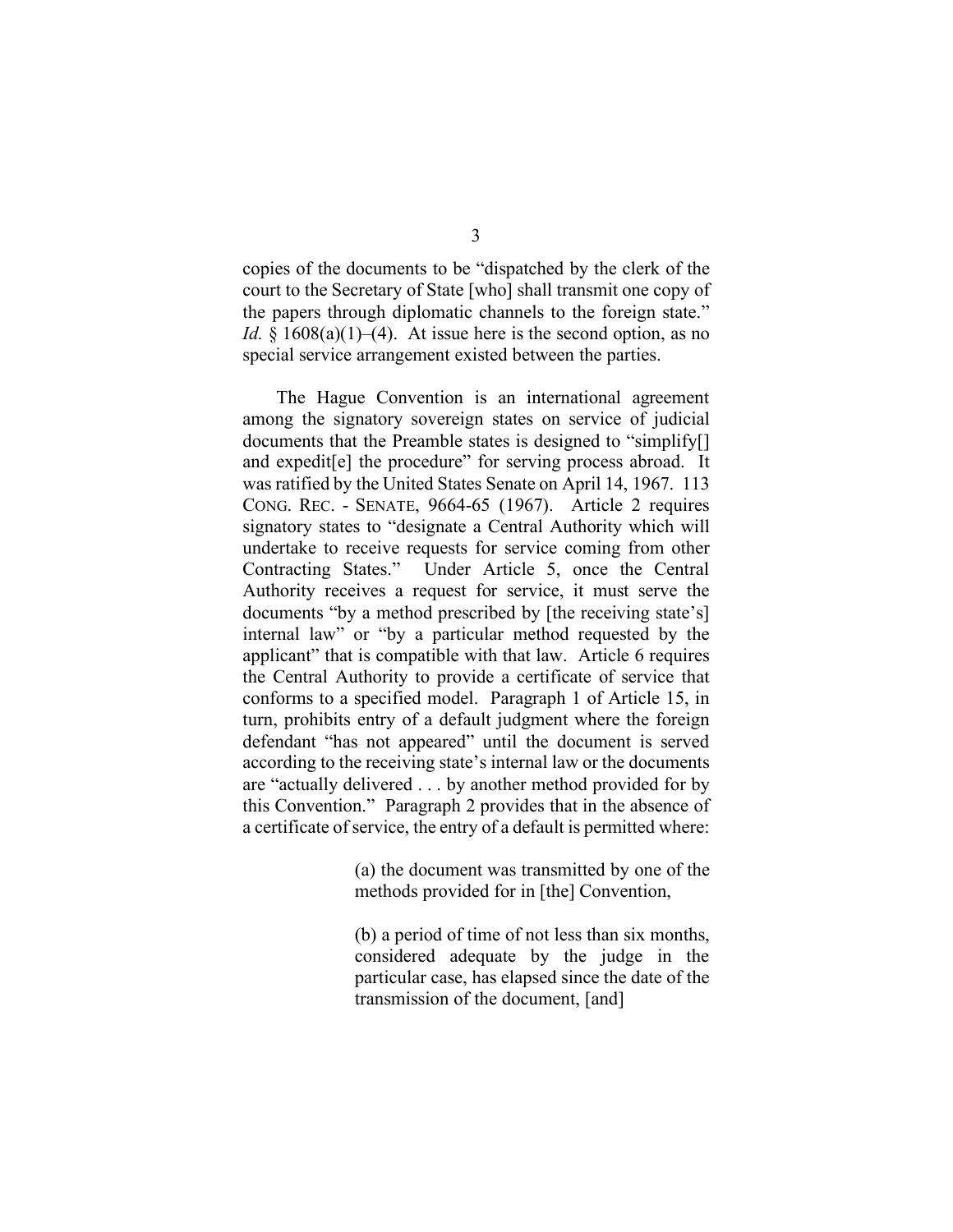(c) no certificate of any kind has been received, even though every reasonable effort has been made to obtain it . . . .

Saint-Gobain Performance Plastics Europe is a French corporation that held a 99.99% interest in NorPro Venezuela, C.A., a Venezuelan company that produced components for hydraulic fracturing. In March 2011, then-President Hugo Chávez of the Bolivarian Republic of Venezuela ordered expropriation of Saint-Gobain's interest. Based on protection against expropriation by the France-Venezuela Bilateral Investment Treaty of April 15, 2004, Saint-Gobain sought compensation and entered into arbitration with the Republic pursuant to the International Centre for Settlement of Investment Disputes ("ICSID") Convention. An arbitral tribunal found that the Republic had breached the Investment Treaty and in November 2017 awarded Saint-Gobain \$42 million for the expropriation.

When the Republic failed to pay the award, Saint-Gobain in December 2018 filed a lawsuit in the United States District Court for the District of Delaware seeking to register and enforce the arbitral award pursuant to the ICSID Convention, specifically 22 U.S.C. § 1650(a), which grants federal district courts subject matter jurisdiction over actions to enforce ICSID arbitral awards. In the absence of a special arrangement for service by the parties, Saint-Gobain proceeded under the FSIA's second preferred service option and on December 14, 2018, as Venezuelan law required sent requests for service with copies of its complaint and summons to the Republic's designated Central Authority. T. Flores and I. Ruiz signed for delivery of the requests for service on December 21 and 27, respectively. Saint-Gobain sought no further response from the Central Authority and received none. In June 2019, Saint-Gobain moved for a default judgment against the Republic. The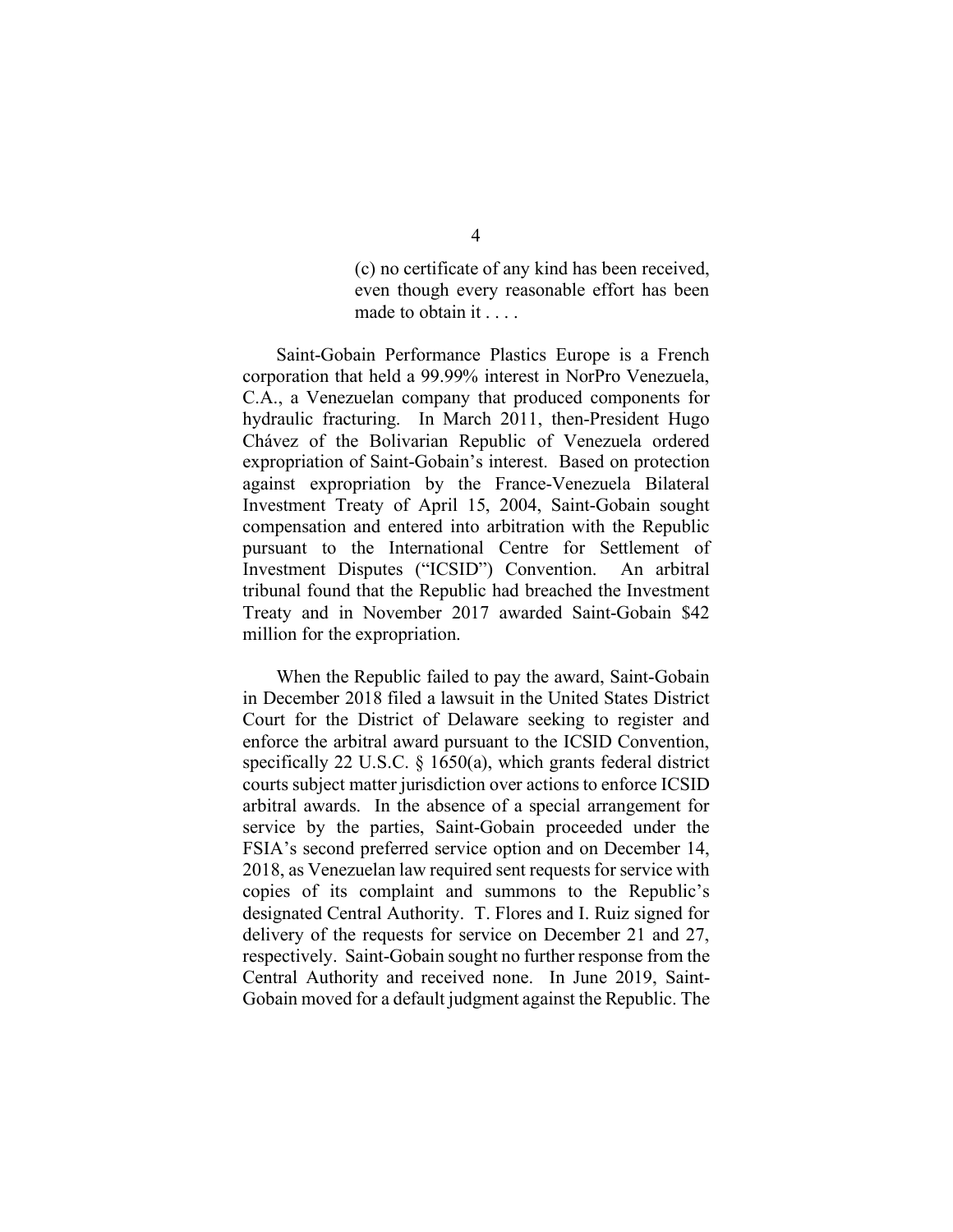Republic moved to dismiss for lack of personal jurisdiction, on the ground it had not properly been served, and for improper venue in Delaware.

The Delaware district court found that it had jurisdiction inasmuch as the Hague Convention "does not permit a foreign sovereign to feign non-service by its own failure to complete and return the required certificate." D. Del. Slip Op. at 2. Saint-Gobain had served the Republic pursuant to Article 15(1) when it "serv[ed] the appropriate documents directly to the Central Authority designated by the Republic." *Id*. at 22. Upon granting Venezuela's venue motion, the court transferred the case to the District of Columbia.

In the U.S. District Court for the District of Columbia, Saint-Gobain moved for summary judgment and the Republic moved to dismiss for lack of personal jurisdiction. The district court, treating the motion to dismiss as a motion for reconsideration of the Delaware district court's jurisdictional determination, denied the Republic's motion and granted summary judgment to Saint-Gobain. D.D.C. Slip Op. 2. The court agreed with the Delaware court that service was complete under Article 15 when Saint-Gobain submitted its requests for service because that interpretation was "reasonable and consistent with the findings of other courts." D.D.C. Slip Op. 19–20 (citing *Box v. Dall. Mex. Consulate Gen.*, 487 Fed. App'x 880, 886 (5th Cir. 2012); *Devengoechea v. Bolivarian Republic of Venez.*, No. 12-cv-23743, 2014 WL 12489848 at \*1 (S.D. Fla. Apr. 25, 2014); *Scheck v. Republic of Arg.*, No. 10-cv-5167, 2011 WL 2118795 at \*3 (S.D.N.Y. May 23, 2011)). It ruled that Article 15 properly applied "in the context of evaluating a motion for default," *id.* at 21, and that requesting service from the Central Authority was sufficient in cases against a foreign sovereign state. *Id.* at 22–23. Absent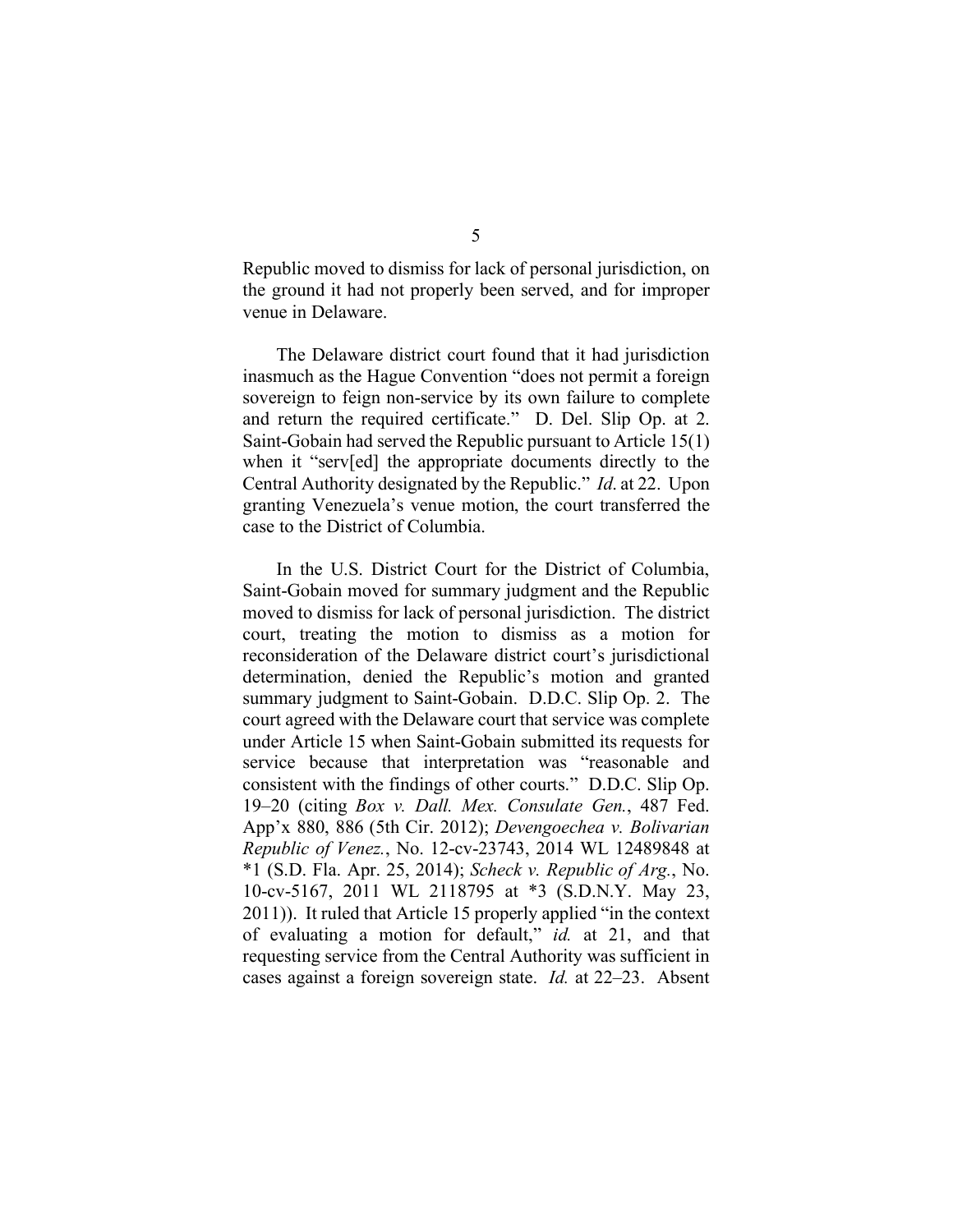other objections, summary judgment was therefore appropriate. *Id.* at 7–8, 24.

The Republic appeals, and our review of the district court's determination that it had personal jurisdiction over the Republic is *de novo*. *Shatsky v. Palestine Liberation Org.*, 955 F.3d 1016, 1036 (D.C. Cir. 2020); *Estate of Klieman v. Palestinian Auth.*, 923 F.3d 1115, 1123 (D.C. Cir. 2019).

**II.**

In cases of treaty interpretation, the Supreme Court has instructed that courts must "begin with the text," *Volkswagenwerk AG v. Schlunk*, 486 U.S. 694, 699 (1988) (internal quotations omitted), and that "[w]here the text is clear . . . [the courts] have no power to insert an amendment," *Chan v. Korean Air Lines, Ltd.*, 490 U.S. 122, 134 (1988). "To alter, amend, or add to any treaty, by inserting any clause, whether small or great, important or trivial," the Court explained, "would be on our part an usurpation of power, and not an exercise of judicial functions." *Id.* at 135 (quoting *In re The Amiable Isabella*, 19 U.S. (6 Wheat.) 1, 71 (1821)). Because the Hague Convention is a treaty, this law applies. *See Water Splash v. Menon*, 137 S. Ct. 1504, 1508–09 (2017). Courts must also adhere to the plain text when interpreting the FSIA's requirements for service given the "sensitive diplomatic implications" of suits against foreign sovereigns. *Republic of Sudan v. Harrison*, 139 S. Ct. 1048, 1062 (2019); *see also Transaero, Inc. v. La Fuerza Aerea Boliviana*, 30 F.3d 148, 154 (D.C. Cir. 1994).

The plain text of Article 5 of the Hague Convention requires that the Central Authority serve the defendant "by a method prescribed by its internal law" or "by a particular method requested by the applicant, unless such a method is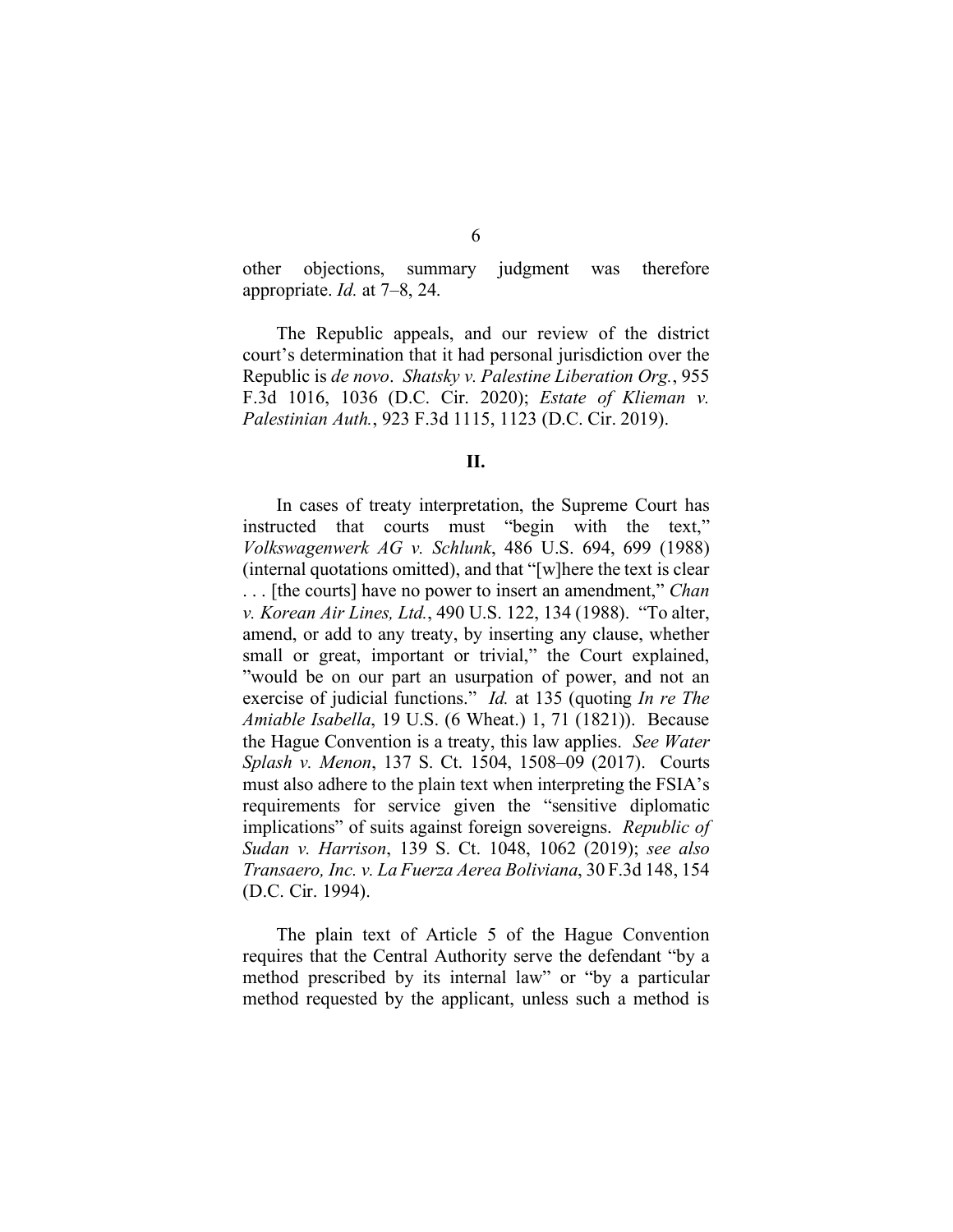incompatible with the law of the State addressed." Convention, art. 5. Because Saint-Gobain did not propose its own method of service, this court looks to the method of service prescribed by the law of the Republic to determine whether Article 5's requirements were met.

Under Venezuelan law, lawsuits against the Republic must be served on the Attorney General of the Republic. Organic Law of the Attorney General's Office, art. 95, *published in*  Official Extraordinary Gazette No. 6.210, at 66 (Dec. 30, 2015) (Venez.). The parties do not dispute either that the Attorney General was not served or that Saint-Gobain did not receive a certificate of service from the Central Authority. Consequently, service was not completed under Article 5 of the Convention.

Saint-Gobain nonetheless contends that when the foreign defendant is a state, requesting service from the Central Authority suffices because the Central Authority is the state. Saint-Gobain Br. 26–27. This interpretation is unsupported by the plain text of the Convention. The Convention states in Article 2 that the Central Authority receives requests for service, not that this constitutes legal service, and under Articles 4 and 13, the Central Authority retains the power to object to requests that do not comply with the Convention or that infringe the receiving state's sovereignty. Viewing the Central Authority as legally equivalent to a sovereign defendant would amend the Convention by effectively rendering irrelevant the signatory state's law in determining whether service is complete. The Convention specifies that service must be made either by a "method prescribed by [the receiving state's] internal law," or by a "method requested by the applicant, unless . . . incompatible with the law of the [receiving state]." Convention*,* art. 5. Because Venezuelan law requires service on the Attorney General in lawsuits filed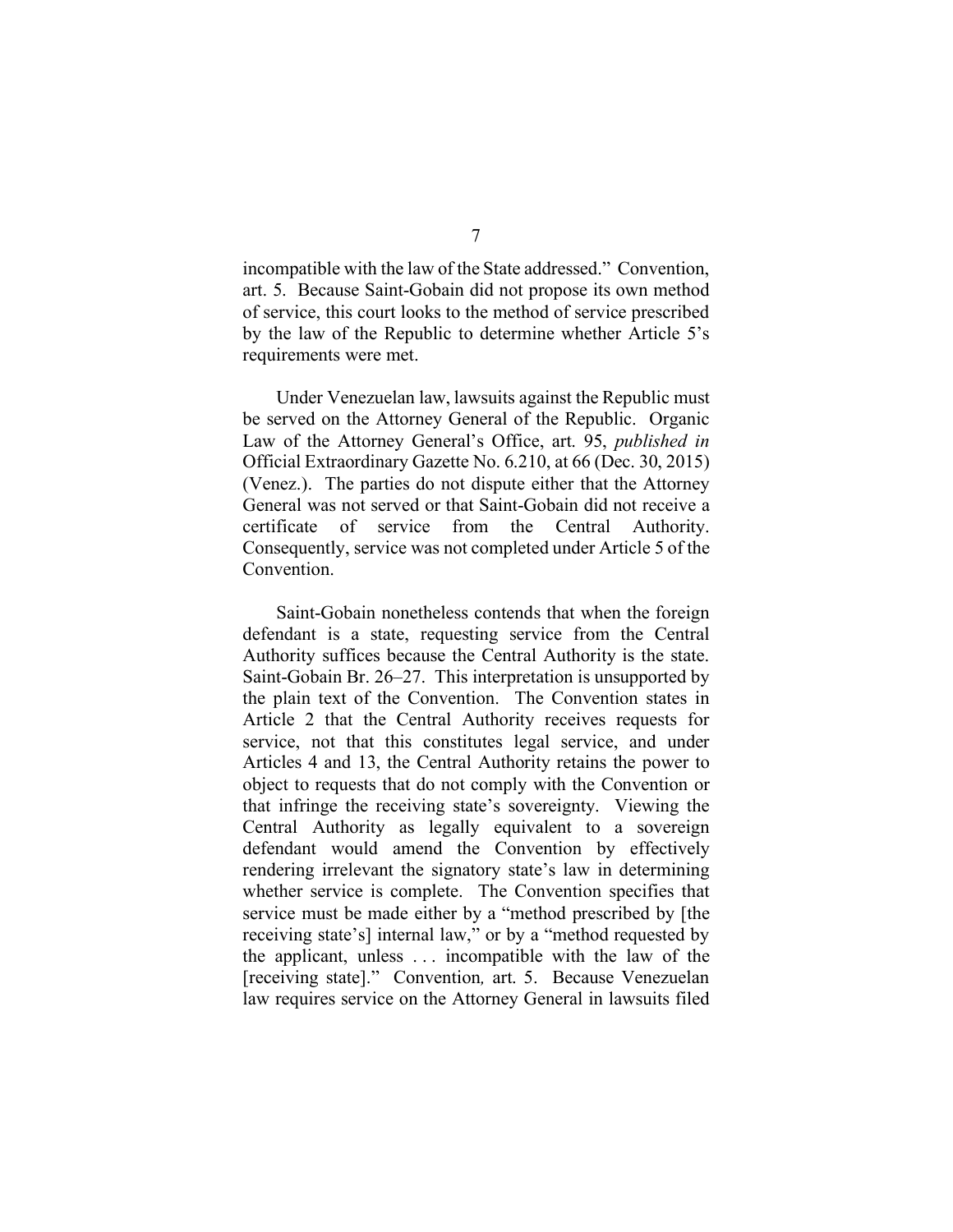against the Republic, that also is what the Convention requires. The interpretation of a treaty such as the Hague Convention is "governed by the text [of the Convention,] solemnly adopted by the governments of many separate nations," and the court has "no power to insert an amendment" where the "text is clear." *Chan*, 490 U.S. at 134. Saint-Gobain does not cite contrary authority.

Article 15(1), on which Saint-Gobain relies, is not a basis for obtaining personal jurisdiction here. Article 15(1) states that "[where] the defendant has not appeared, judgment shall not be given until it is established that  $-$  (a) the document was served by a method prescribed by the internal law of the State addressed, or (b) the document was actually delivered to the defendant ... by another method provided for by this Convention." The Republic appeared before both the Delaware district court and the District of Columbia district court to challenge the personal jurisdiction of the courts. Saint-Gobain has neither completed service in compliance with Venezuelan law, which requires service on the Attorney General, nor identified another method of service under the Convention with which it complied. Therefore, Saint-Gobain has not satisfied the requirements of either Article 5 or Article 15(1).

The District of Columbia district court cited with approval the Delaware district court's conclusion that the Hague Convention "does not permit a foreign sovereign to feign nonservice by its own failure to complete and return the required certificate," noting such a conclusion was "reasonable and consistent with the findings of other courts." D.D.C. Slip Op. 19-20 (quoting D. Del. Slip Op. 21). The district court's reliance on unpublished decisions outside of this circuit is unpersuasive. *Id*. In *Devengoechea*, 2014 WL 12489848 at \*1 (S.D. Fla. Apr. 25, 2014), the court provided no explanation for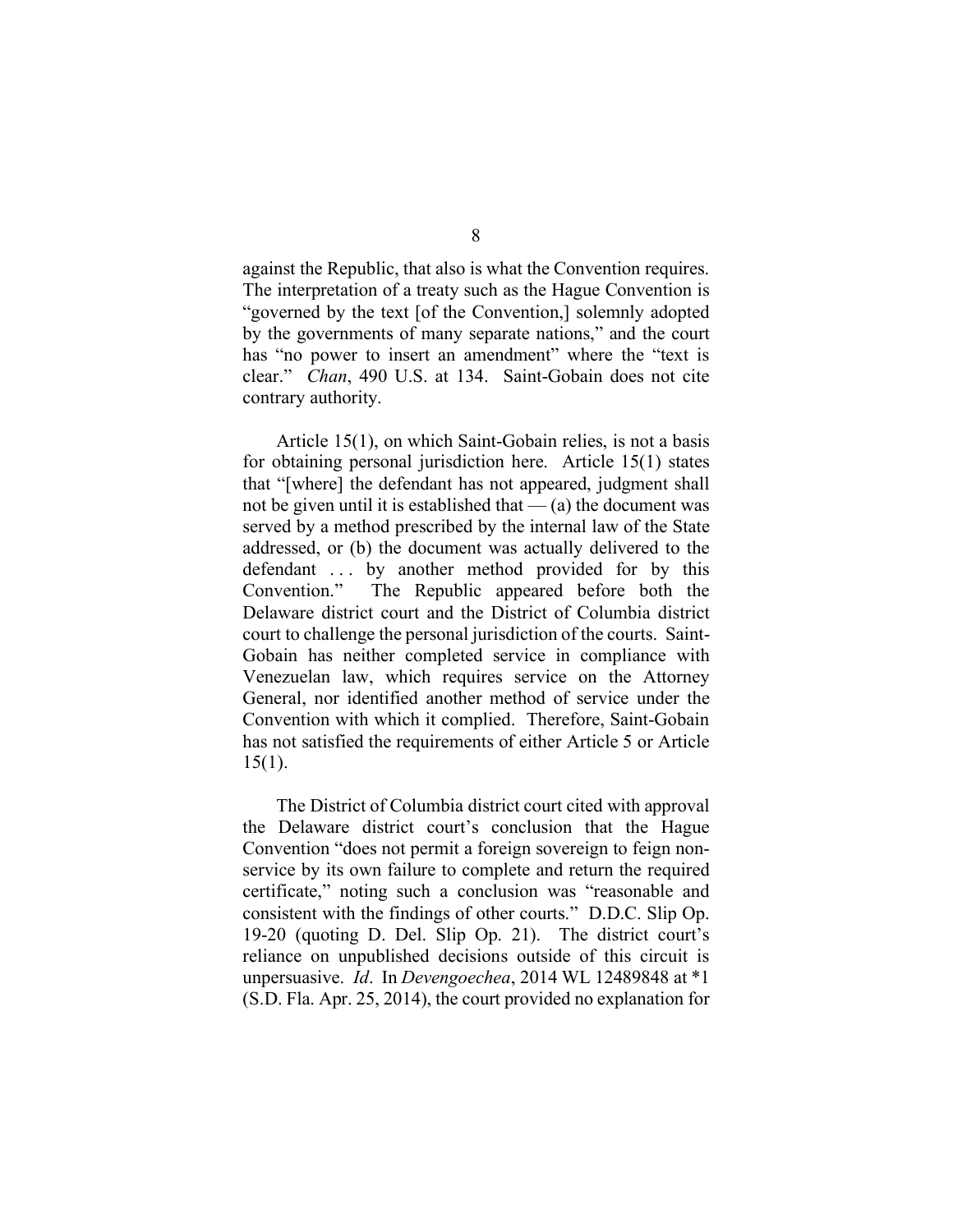the conclusion that service on the Central Authority is alone sufficient to serve a foreign sovereign defendant. *Box*, 487 Fed. App'x at 886 (5th Cir. 2012), and *Scheck*, 2011 WL 2118795 at \*3 (S.D.N.Y. May 23, 2011), concern service under Article 15(2), which is not at issue here, and do not interpret the text of Article 5. The district court's conclusion suggests that a foreign sovereign could not contest service once its Central Authority has received a request for service, but this does not comport with the plain text of Article 6 of the Convention. At no point does the Hague Convention modify Articles 5 or 15(1) to dispense with their requirements for service when the defendant is a state.

To the extent the district courts' rulings may be understood to suggest possible bad faith by the Republic in failing to assure that its Central Authority actually served the Attorney General and notified Saint-Gobain that service had been made, the plain text of the Convention speaks for itself. Unlike in *Water Splash*, 137 S. Ct. at 1508, where the FSIA and the Hague Convention Article 10(a) were silent on use of mail "for the purpose of service," the Convention is not silent on the elements of service at issue and nowhere provides that these requirements are inapplicable when the defendant is a sovereign state. Even when "the equities of a particular case may seem to point in the opposite direction," the Supreme Court has required courts to adhere to the plain text of the FSIA and the Hague Convention in view of the "sensitive diplomatic implications." *Harrison*, 139 S. Ct. at 1062.

Notably, Saint-Gobain has alternative means of effecting service on the Republic. For example, the FSIA permits service through diplomatic channels where other methods have failed, 28 U.S.C.  $\frac{6}{9}$  1608(a)(4), a channel that is also recommended by the Convention in case of "difficulties" or "exceptional circumstances." Convention, arts. 9, 14; *see also*